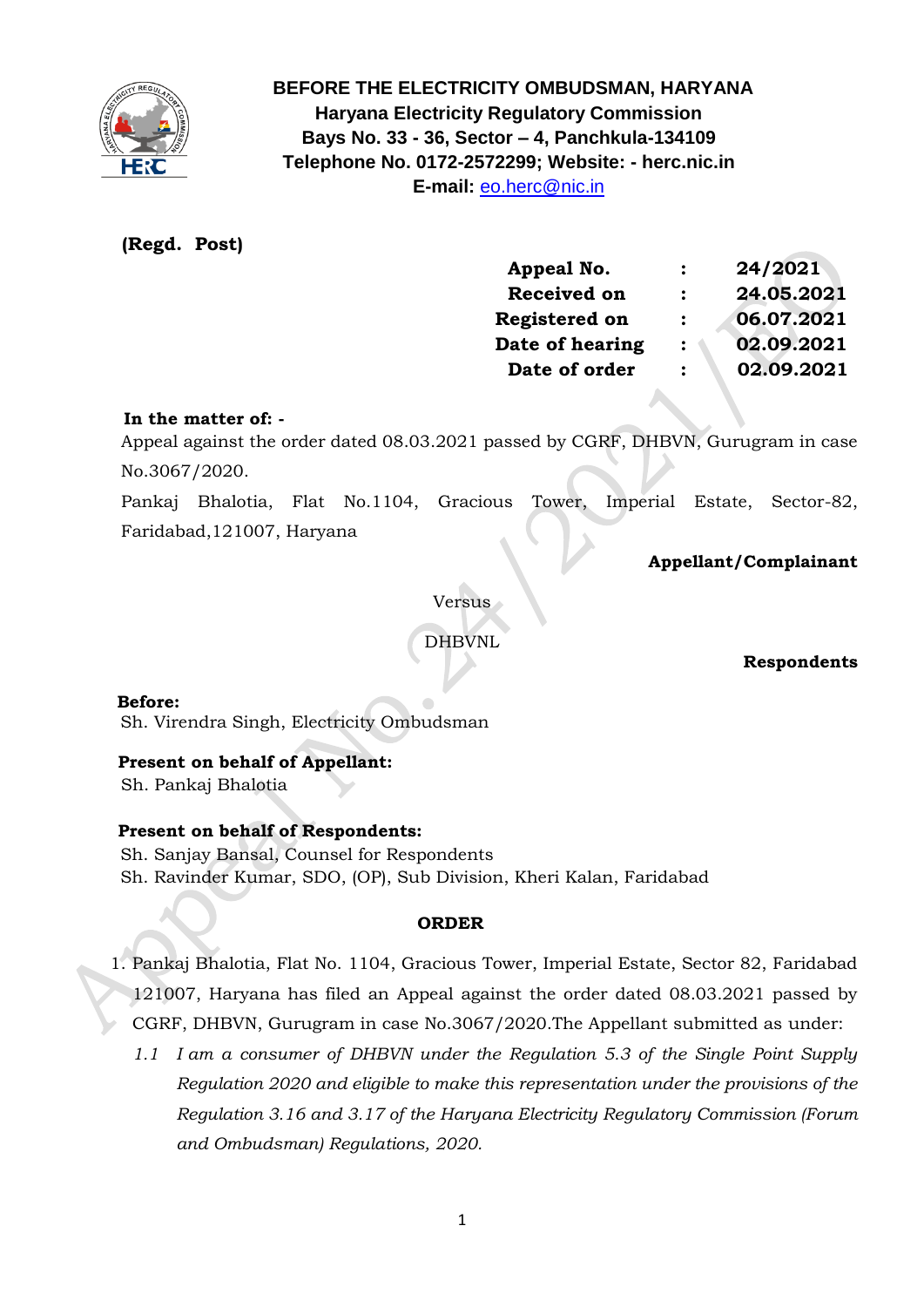- *1.2 The Electricity Account Number is 2202690000 (F15-BSHT-0004 and F15-BSHT-0015) for the housing society "Imperial Estate, Sector: 82, Faridabad – 121007, Haryana".*
- *1.3 I had certain grievances against DHBVN and accordingly filed below complaints before the Forum for Redressal of Consumer Grievances, DHBVN, Hisar, Haryana for redressal of the grievances-*
	- ➢ *Dated: November 20, 2019 (Registered as case number 3067/2020)*
	- ➢ *Dated: September 7, 2020 (Registered as case number 3195/2020)*
	- ➢ *Dated: October 1, 2020 (became part of case number 3067/2020)*
- *1.4 The Grievances included in the above mentioned three (3) complaints were as below-*
	- ➢ *A list of instances/breakdowns were provided with date and time wherever was available, during which there was power outages to the housing society due to faults, break down, fuse off, no supply of power etc.*
	- ➢ *In all the reported cases/breakdowns, the maintenance of the power outages was carried out by the maintenance staffs of the housing society, whereas it was the duty of the DHBVN to carry out maintenance in terms of Regulation 4.10 of The Haryana Electricity Regulatory Commission (Duty to supply electricity on request, Power to recover expenditure incurred in providing supply and Power to require security) Regulations, 2016.*
	- ➢ *DHBVN did not paid/reimbursed the cost/expenses incurred by the housing society, which the housing society had borne while doing the maintenance of power outages in all the reported cases/breakdowns.*
	- ➢ *DHBVN also did not paid any compensation/penalty in the reported instances, despite not meeting the maximum timelines as prescribed under the Schedule – I of the HERC (Standards of Performance for the Distribution Licensee) Regulations, 2004 and under the provisions of the HERC (Standards of Performance of Distribution Licensees and Determination of Compensation) Regulations, 2020, respectively.*
	- ➢ *Adding two more electricity connections to the Independent Feeder of the Housing Society by contravening the provisions of the Regulation 4.8.2(i) to 4.8.2(ix) of the Haryana Electricity Regulatory Commission (Duty to supply electricity on request, Power to recover expenditure incurred in providing supply and Power to require security) Regulations, 2016.*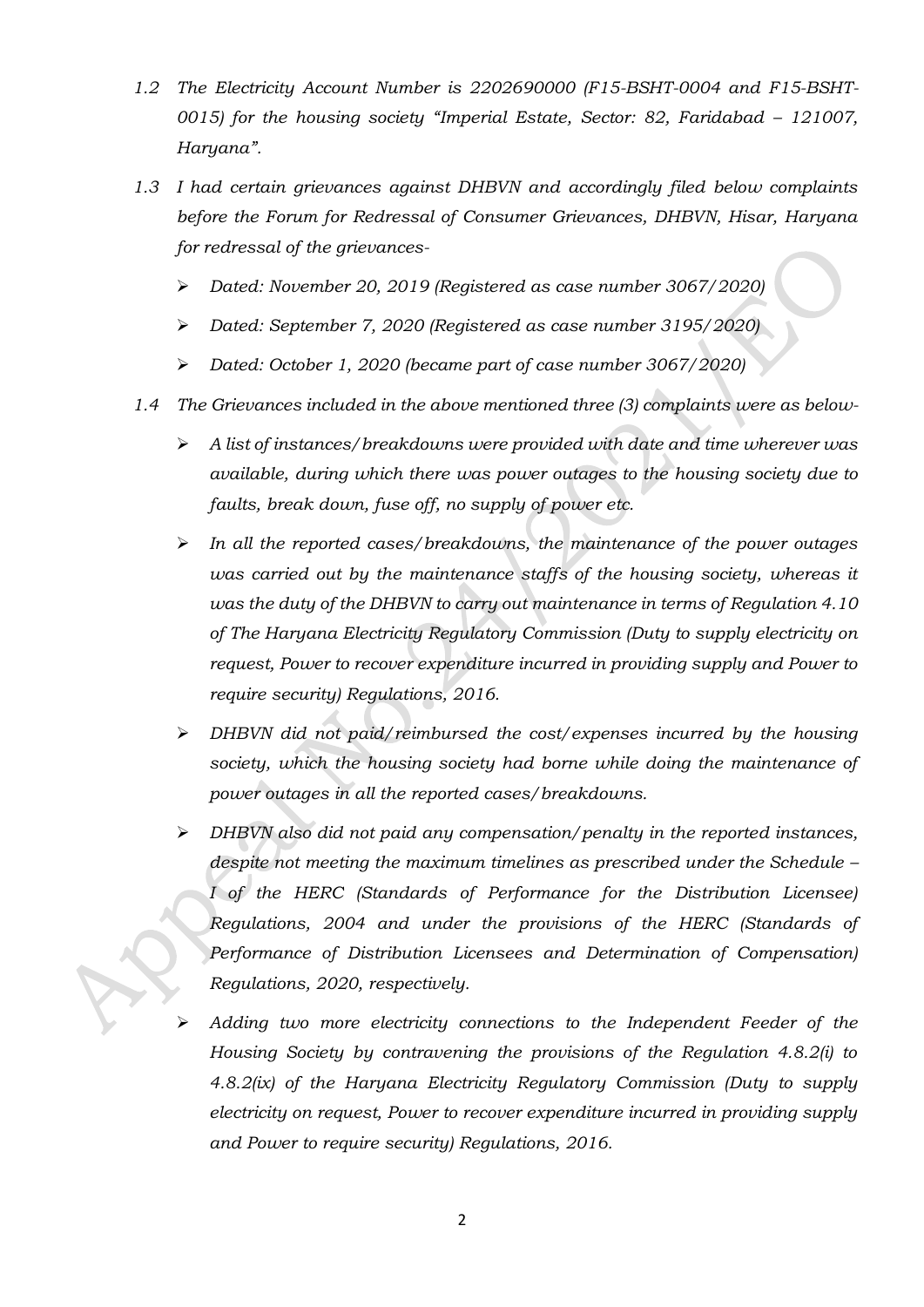- ➢ *No passing of feeder loss in the monthly electricity bill of the housing society since the energization of Independent Feeder in the month of June/July 2004, in terms of the provisions of the Regulation 4.8.2(v) of the HERC (Duty to supply electricity on request, Power to recover expenditure incurred in providing supply and Power to require security) Regulations, 2016.*
- ➢ *No use of the call center of DHBVN because such call center has not been set up and design to deal to address and redress the cases of supply of electricity through Independent Feeder and also when the supply of electricity is through Single Point Supply.*
- ➢ *Blocking of my mobile No 9810985869 by the Power House A-4, Sector 18, Old Faridabad, Faridabad, Haryana at their contact number 7290025684 and by the XEN Greater Faridabad, DHBVN at his contact number 9718599180 and accordingly I was unable to talk both of them and enquire status of restoration of supply of power when there were power outages.*
- ➢ *Incorrect and improper continuous charge of Meter Service Rent per month.*
- ➢ *Levy of penalty and interest on DHBVN for not following the various Regulations issued by HERC and also awarding cost to me for the time and money spent by me on the filing of complaints and attending hearing.*
- *1.5 It was decided by the CGRF DHBVN that they would hear all three complaints together because all these complaints were interconnected with each other and also the grievances were more or less of the similar nature.*
- *1.6 The CGRF DHBVN after hearing the matter gave an Impugned Order in Case No. 3067/2020 on 08.03.2021, which was forwarded to me through email on 24.03.2021. The scan of the Order was incomplete and few pages of the order were missing when it was forwarded to me first on 24.03.2021. The same was brought to the notice of the CGRF and till date I have not received the complete order from CGRF DHBVN.*
- *1.7 The CGRF DHBVN has yet to pass an Order in Case No. 3195/2020 for which the*  last hearing took place on 12.02.2021. I have not received copy of order in case no. *3195/2020.*
- *1.8 I am not satisfied and aggrieved by the decision/No decision of CGRF DHBVN in Case No. 3067/2020 and in Case No. 3195/2020 respectively due to following reasons-*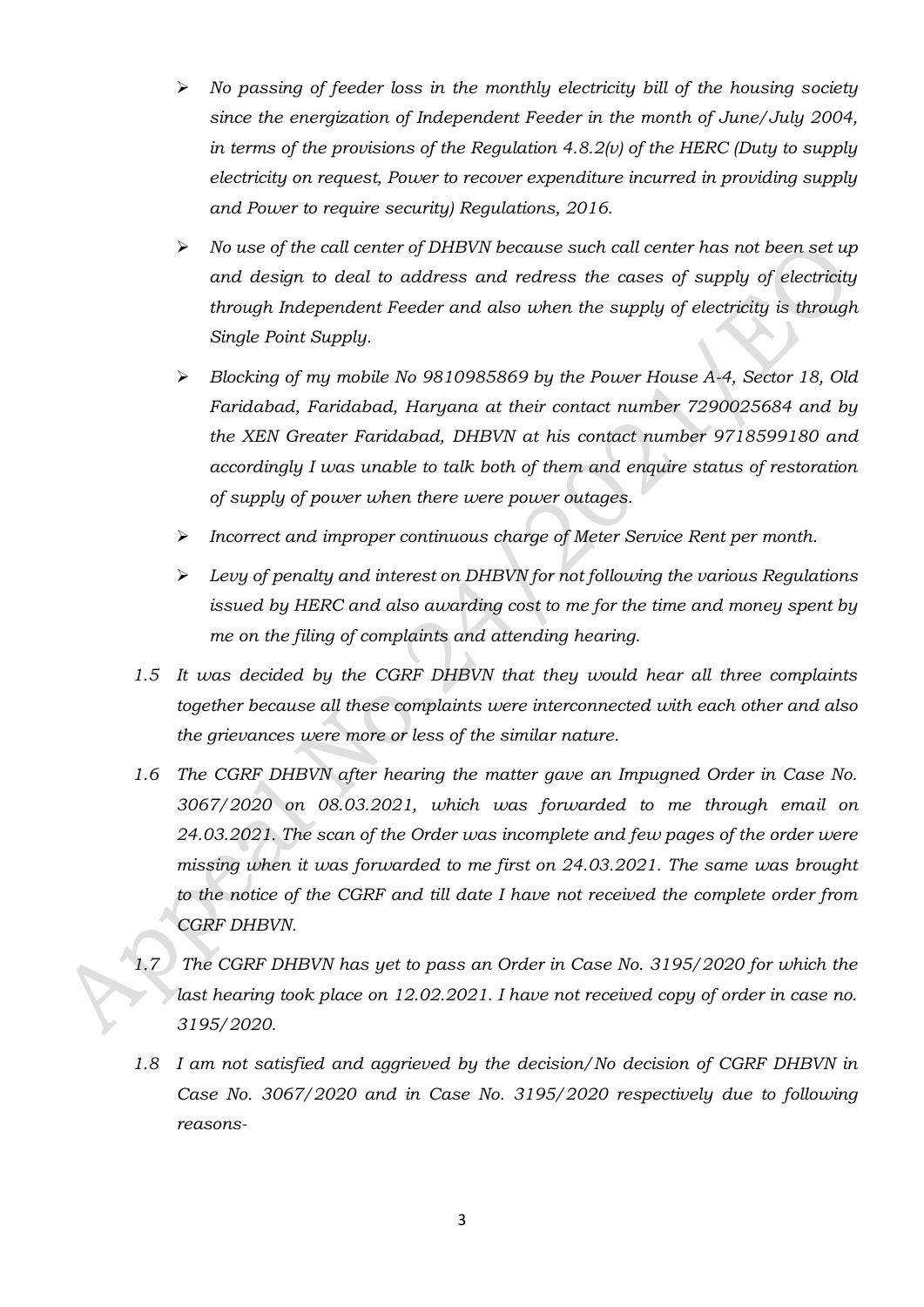- ➢ *My grievances remain as it. I am not happy and dissatisfied with the decision of CGRF DHBVN in case no. 3067/2020. The decision is unable to address and redress by grievances. The grievances remain as status quo.*
- ➢ *I have yet to receive copy of order in case no. 3195/2020 for which last hearing took place on 12.02.2021. The maximum time limit of 45 days has already been elapsed within which the forum needs to decide the grievance and pass order. (Regulation 2.39 of the HERC (Forum and Ombudsman) Regulations, 2020.)*
- ➢ *They wasted my time, money and energy on the Complaints and dragged it for 8 months for which they had no intention and inclination to redress my grievances since filing of the complaints. CGRF miserably failed to perform its duty and responsibility for which it has been set up and is in existence.*
- ➢ *The CGRF DHBVN had no knowledge of any Law, Rules and Regulation in place*  while dealing with my Complaints. In my view, their acts reveled that they were *incapable in handling and performing as adjudicating authority on my complaints.*
- ➢ *They acted biased and favored the Respondent DHBVN while dealing with my complaints.*
- ➢ *At no point, their intention was to hear the complaints and follow principle of natural justice.*
- ➢ *Their approach was like asking for Mango and getting Orange from them. A bad and very poor show by CGRF DHBVN as an adjudicating authority.*
- ➢ *Looks like, they were incapable of handing and addressing my complaints and grievances.*
- ➢ *CGRF DHBVN did not provided any reasons, justification and findings in the order that how have they arrived at their decision with no direction on the complaint. A gross negligence on the part of CGRF DHBVN and this reflects that they do not know how to hear and decide grievances of a complaint.*
	- ➢ *They mentioned my appearance as absent for 02.03.2021, whereas they neither informed nor called me to come and present on that day. Looks like it was done deliberately with an intention to favor Respondent DHBVN. I did make an enquiry that do I have to come on 02.03.2021, but since their intention was to favor DHBVN, they did not respond to my enquiry nor they called/informed me to come. A Poor Show and Judgement process followed by CGRF DHBVN in this case. I wish a better sense would prevail upon them when they act as an adjudicating authority.*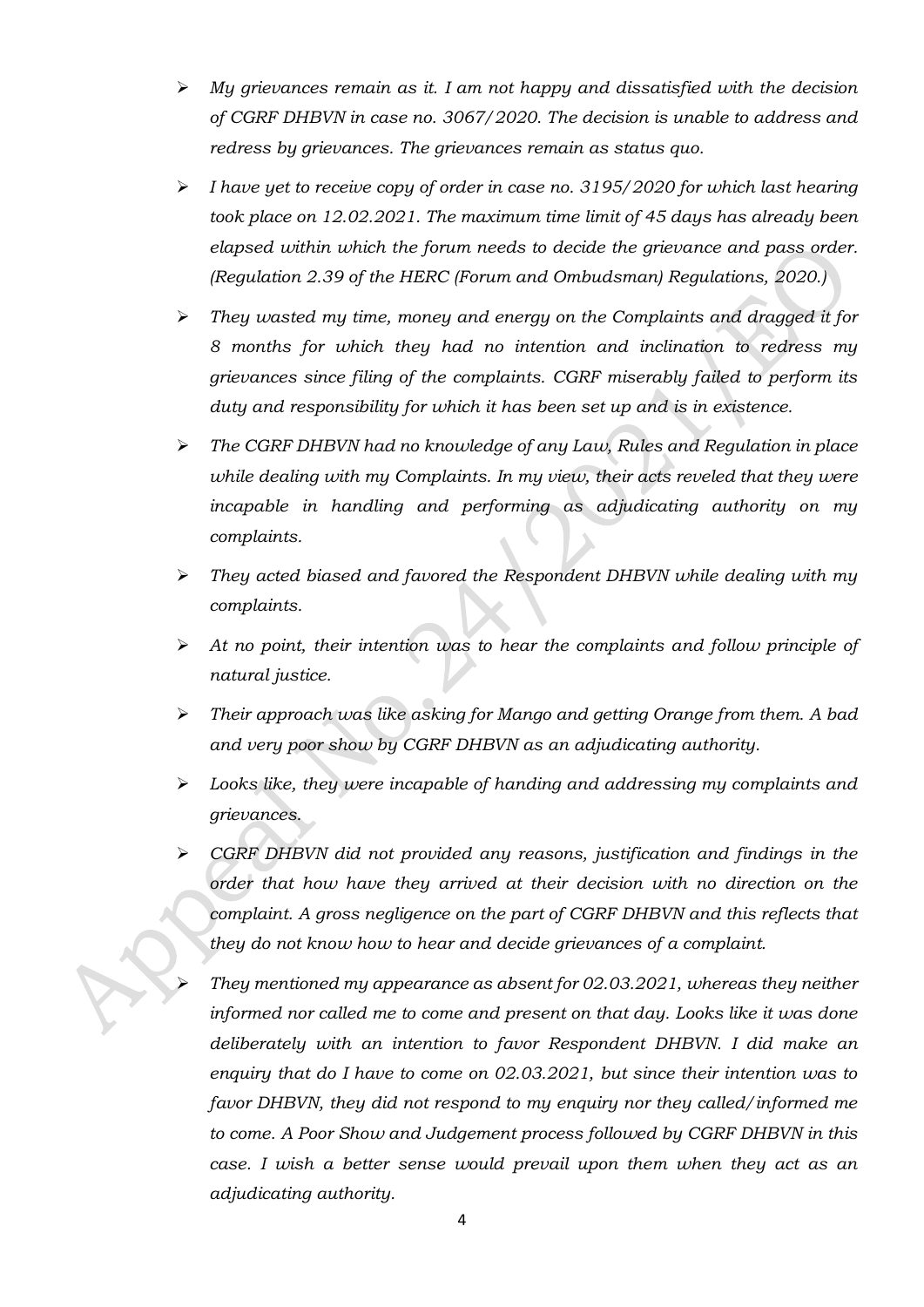- ➢ *All of my submissions, rejoinders, reply, discussion, hearings, arguments etc. were overlooked by CGRF while dealing with the Complaints and pronouncement of the Order. Why they asked me to submit Rejoinder, Reply, Submissions etc. when their intention was not to refer and consider the same at any point while dealing and deciding the complaints.*
- ➢ *No Penalty, Interest were levied by the CGRF DHBVN on DHBVN despite not following various Regulations of HERC as in place.*
- ➢ *No cost and compensation were awarded to me for spending time, energy and money on filing complaints and attending hearing, which I could have saved had DHBVN followed the Regulations in place.*
- *1.9 I, therefore, request Electricity Ombudsman to declare the Impugned Order of the CGRF - DHBVN dated: 08.03.2021 in Case No. 3067/2020 as null and void and set aside the same and pass the judgement in my favor to address and redress the grievances.*
- *1.10 Since the forum failed to give, an order in Case No. 3195/2020 within 45 days from last hearing on dated: 12.02.2021 in terms of Regulation 2.39 of the HERC (Forum and Ombudsman) Regulations, 2020, I request Electricity Ombudsman to hear and decide the case no. 3195/2020 in my favor.*
- *1.11 I hereby confirm that the representation filed, is not in respect of same grievances and is not pending in any proceedings before any court, tribunal or arbitrator or any other authority. No decree or award or a final order has been passed by any such court, tribunal, arbitrator or authority in respect of Representation filed.*

## *Grounds of the Representation*

- *(a) Maintenance of Power Supply is carried out by the maintenance staff of the housing society and not by DHBVN and no reimbursement of expenses/cost by DHBVN incurred by the housing society on doing all such maintenances.*
	- *Looks like only submissions and discussions were recorded by CGRF in the form of Order under Allegation – 1, with no findings and direction by them on the Grievance.*
	- *The CGRF DHBVN had mentioned in the order that Respondent SDO in his submissions said that "it was DHBVN who have been maintaining the supply cable and supply and had been incurring the expenditure on the maintenance." I don't know what was the evidence submitted by the Respondent SDO in support of his statement that DHBVN is doing the*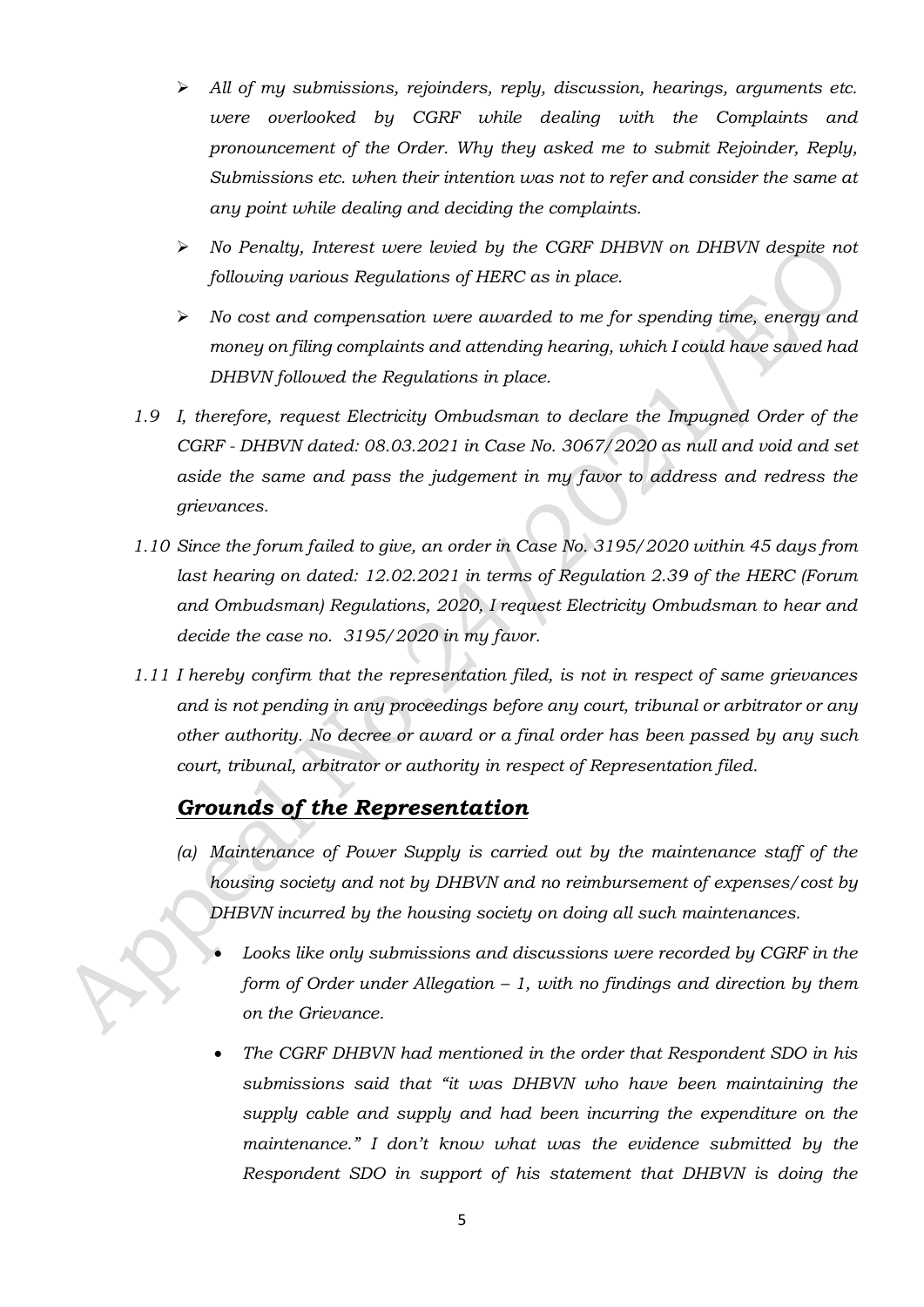*maintenance and accordingly incurring the expenditure on the maintenance, which made CGRF DHBVN to rely and believe that YES, DHBVN has actually done the maintenances and incurred expenditure in all the reported instances/breakdowns and accordingly my grievance was denied by CGRF, because I being a complainant has not been supplied with such evidences/submission made by the Respondent SDO to CGRF DHBVN.*

- *The CGRF DHBVN while denying to my grievance did not gave any reasons, justifications and findings that how they arrived at their decision of rejecting my grievance. What they saw and found and how they satisfied themselves that YES, Respondent SDO is correct in saying that all the maintenances were actually carried out by DHBVN and I am wrong in saying that housing society has actually done all the maintenances. The CGRF did not mentioned this in their order while rejecting my grievance, which is a must requirement to have in the order while dealing with a complaint.*
- *One point is clear that between me and the Respondent SDO, one is lying and not telling truth and I would like Electricity Ombudsman to unearth the same and address this once for all because this is still an ongoing grievance and even exist today also.*
- *I would also like Electricity Ombudsman to go through my rejoinders and submission dated: 01.09.2020, 03.10.2020, 13.12.2020 and 16.02.2021 provided to CGRF during course of hearing and attached with this Representation for better insight of the grievance and my point of view and to unearth the truth.*
- *(b) No Payment of Compensation for not meeting the timelines as prescribed under the 2004 and 2020 Standard of Performance Regulations.*
	- *Let us first decide that a connection under Single point supply and that too on Independent Feeder, falls under Urban Area or Rural Area for applicability and payment of Compensation for not meeting the timelines for various nature of services as prescribed under the HERC (Standard of Performance) Regulations 2004 and 2020 respectively.*
	- *In support of my claim that the connection falls under Urban area, I have following two Submissions-*

*Regulation 6.1 (e) of the Single Point Supply Regulation 2020 says that an electricity connection given under the Single Point Supply shall be covered under the urban supply category for all purposes.*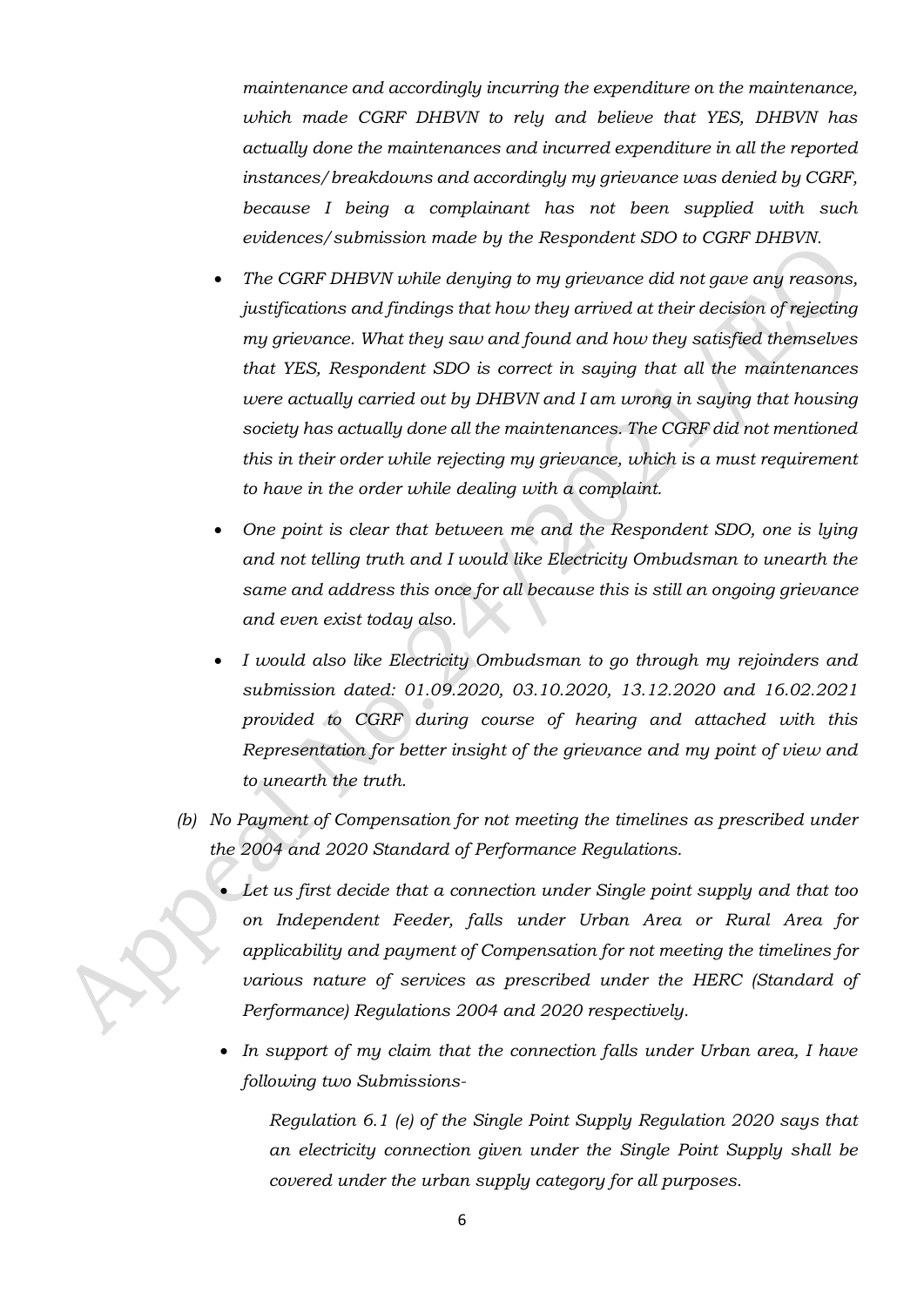*There was no definition provided for an Urban area or Rural area in the erstwhile 2004 Standard of Performance Regulation, however Regulation 2.1 (III) of the 2020 Standard of Performance Regulation says that an Urban Area means "the areas covered by all Municipal Corporations and other Municipalities including the areas falling under the various Urban Development Authorities, Cantonment Authorities and Industrial Estate and Townships including those specified by the Haryana Government"*

*Accordingly based on above submissions, the connection very much falls within an Urban Area Connection because it is a Single Point Connection and/or also falls under the area of Urban Development Authorities and Township scheme specified by the Haryana Government.*

- *In all of the reported cases, the time taken to restore the supply was beyond the prescribed timelines and accordingly compensation is very much applicable and payable by DHBVN. There is no basis provided by Respondent SDO to defend his statement except some records of Power House, which I as a consumer does not rely, trust and accept. The records are totally manually maintained and I don't know who and what they are maintaining at Power House and what all is written there. How do I trust upon and how that manual record relevant for the complaint? The records of Power house are not an evidence to trust upon. The timeline I mentioned on my complaint is as noted and observed by me during which there was no supply of electricity and accordingly I stand with the timelines I mentioned on the Complaints and demand for the Compensation.*
- *The Respondent SDO did not provide the nature and types of outages for each individual reported case and he tried to cover all of them under major outages as breakdowns and that too under timelines prescribed for Rural Area whereas timeline as per Urban Area shall be applicable for payment of Compensation. Also, note that for cases reported till April 23, 2020, the timelines as per 2004 Standard of Performance would be applicable and for cases reported on or after April 24, 2020 the timelines as per 2020 Standard of Performance Regulation would be applicable.*
- *Further, CGRF in its order said that the Respondent SDO had accepted that*  in one instance, the outages exceeded the timelines prescribed under *Standard of Performance, but there was no direction given by CGRF that which that one instance had exceeded the timelines from my all reported*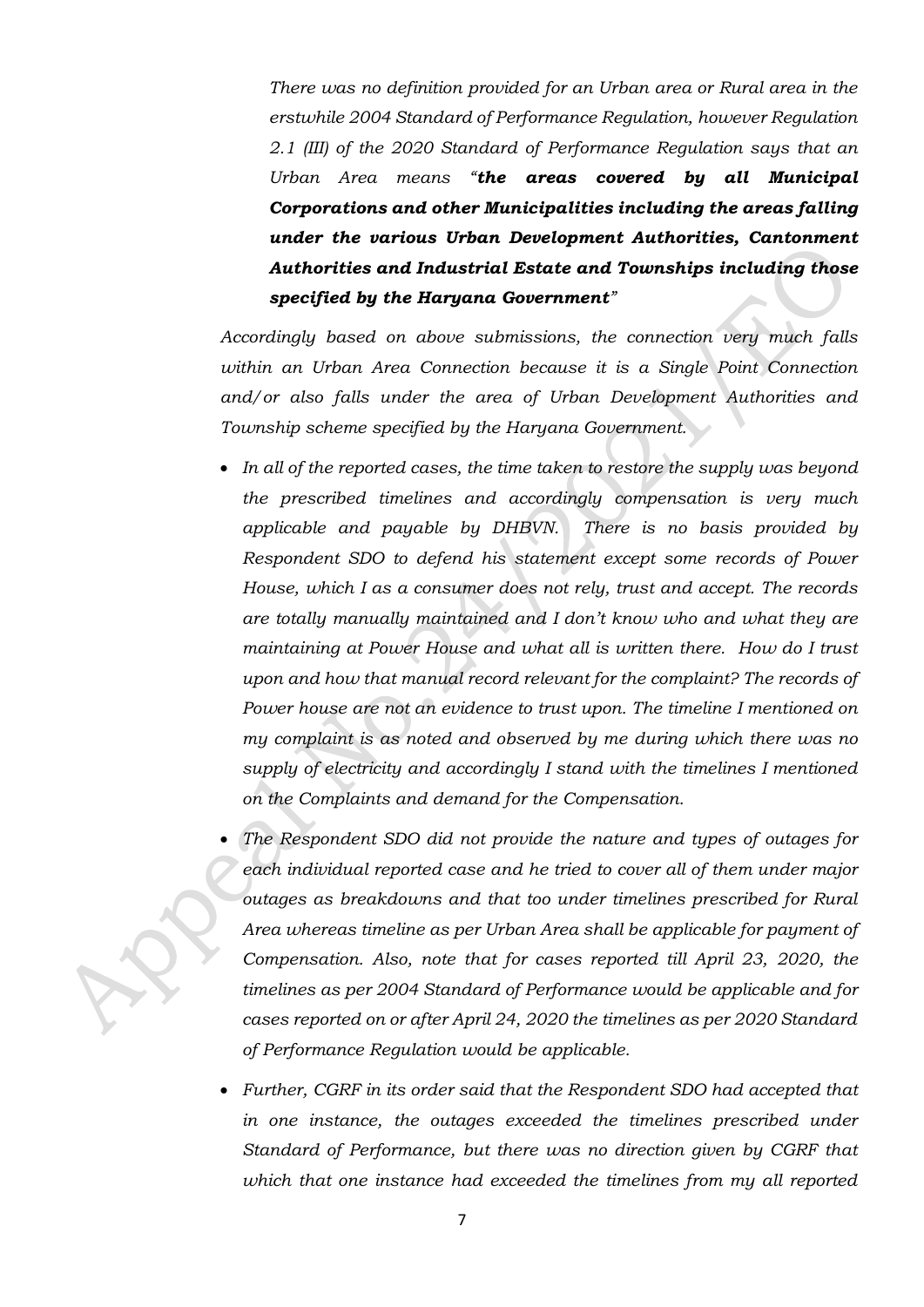*cases and also no direction was given for payment of compensation for that one instance noted by CGRF/SDO. The compensation is still awaited from SDO for that one single instance.*

## *(c) Replacement of Bad Shape of Electricity Wire from power house to the housing society.*

- *I have not been supplied any documents and evidence to support the claim of the Respondent SDO that faulty and bad shape of cable from power house to the housing society has been replaced by DHBVN.*
- *Since no documents were submitted to me and accordingly how do, I know that what they replaced and what not? Have they replaced all the faulty cable or still some are still to get replaced?*
- *How submission of estimate from DHBVN proves that, all the needed replacement of faulty and bad shape of wire has actually been completed/replaced by DHBVN.*

## *(d) Adding Two more connections to the Independent Feeder of the housing society by contravening the provisions of Regulations of HERC as prescribed in same regard.*

- *The CGRF DHBVN did not gave any order under Allegation – 5, despite knowing the contraventions committed by Respondent SDO by adding two more connections to the Independent Feeder of the housing society. They recorded submission and discussion but failed to give an Order in respect of this grievance. There are no findings, reasons provided by CGRF in its order for this grievance.*
- *The Respondent SDO added a connection of Princess Park housing society to the Independent Feeder of the housing society in the month of June/July 2019 by contravening the Regulation 4.8.2 (i) to 4.8.2 (ix) of the HERC (Duty to supply electricity on request, Power to recover expenditure incurred in providing supply and Power to require security) Regulations, 2016. (Please see the copy of RWA circular dated: July 26, 2020 attached as Annexure – 9). How come everyone is incorrect that another connection was added and Respondent SDO is correct that only VCB was added. What is this VCB and why it was added to the Independent Feeder of the Housing Society and which Rules and Regulations of HERC permits adding of such VCB to an Independent Feeder. Neither SDO explained it nor CGRF mentioned it in its order and accordingly my grievance still remain as it is.*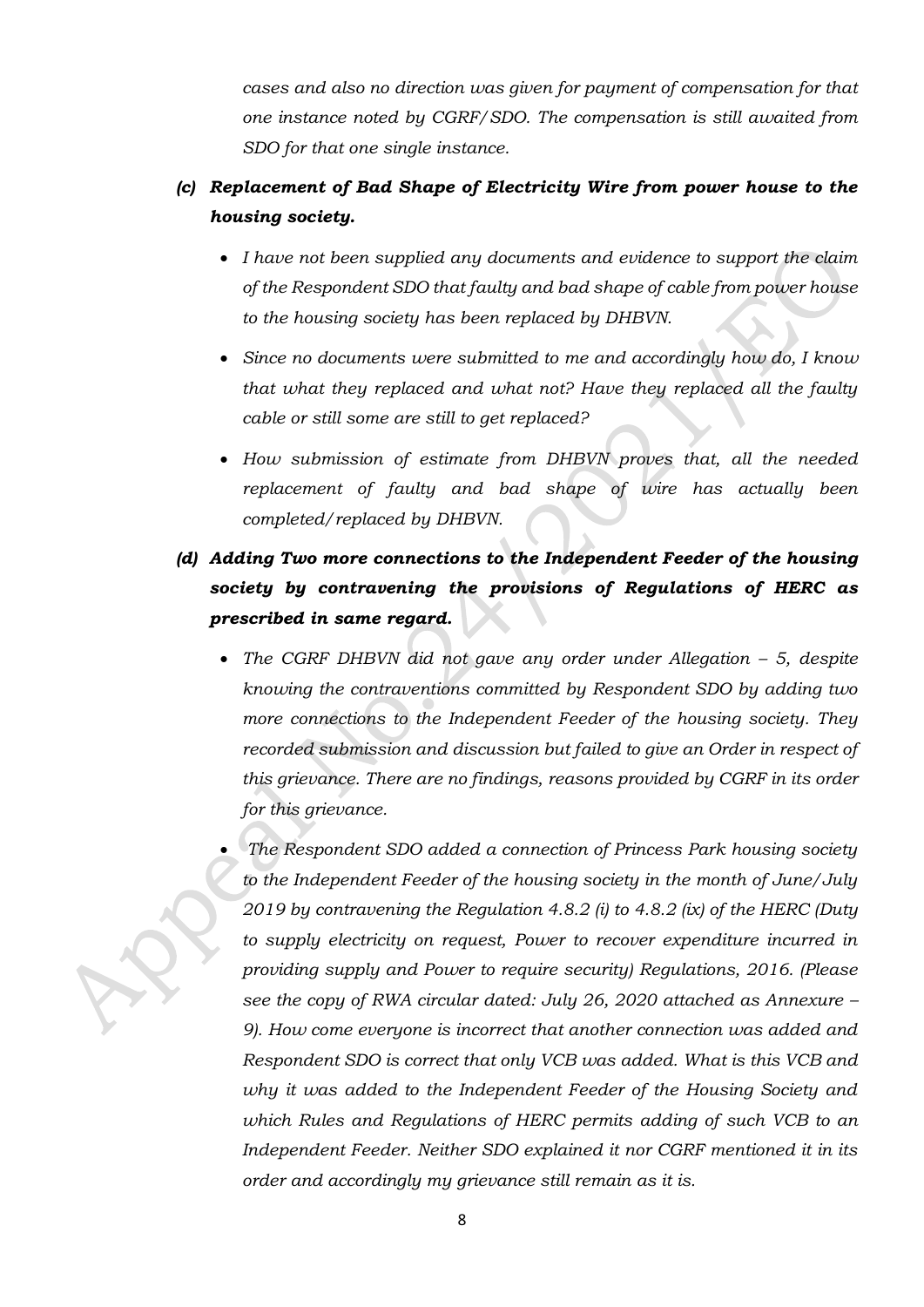- *One more connection was added (VRP Buildwell P. Ltd., Sector 85, Faridabad) by the Respondent SDO to the Independent Feeder of the housing society and this addition of connection is again by contravening the provisions contained in Regulation 4.8.2 (i) to 4.8.2 (ix) of the HERC (Duty to supply electricity on request, Power to recover expenditure incurred in providing supply and Power to require security) Regulations, 2016. The CGRF DHBVN order is totally silent in this regard and that is why I said the Intention of CGRF was biased and they were lacking willingness to hear the appeal.*
- *There are certain procedure, rules and regulation to follow, before adding a connection to the Independent Feeder of the housing society, which are mentioned under Regulation 4.8.2 (i) to 4.8.2 (ix) of the HERC (Duty to supply electricity on request, Power to recover expenditure incurred in providing supply and Power to require security) Regulations, 2016, however DHBVN added both the connections by contravening and without following the said Regulations in place.*
- *The Regulation 4.8.2 (iii) of the HERC (Duty to supply electricity on request, Power to recover expenditure incurred in providing supply and Power to require security) Regulations, 2016 says that a connection can be added to the independent feeder of the housing society only when if there is right of way or other similar problems. No documents/evidences were produced by the Respondent SDO, in support was there any right of way or other similar problems existed before adding both the connection to the independent feeder of the housing society.*
- *There are many other compliances to make, before adding a connection to Independent Feeder and those are clearly mentioned under Regulation 4.8.2 (i) to 4.8.2 (ix) of the HERC (Duty to supply electricity on request, Power to recover expenditure incurred in providing supply and Power to require security) Regulations, 2016, but the Respondent SDO did not made any compliances to any of these regulations before adding both the connections to the independent feeder of the housing society. Please refer my complaint dated: November 20, 2019 for detailed non-compliances by the Respondent SDO for adding connections to the independent Feeder of the housing society.*
	- ➢ *Addition of a connection only when there is right of way or other similar problems.*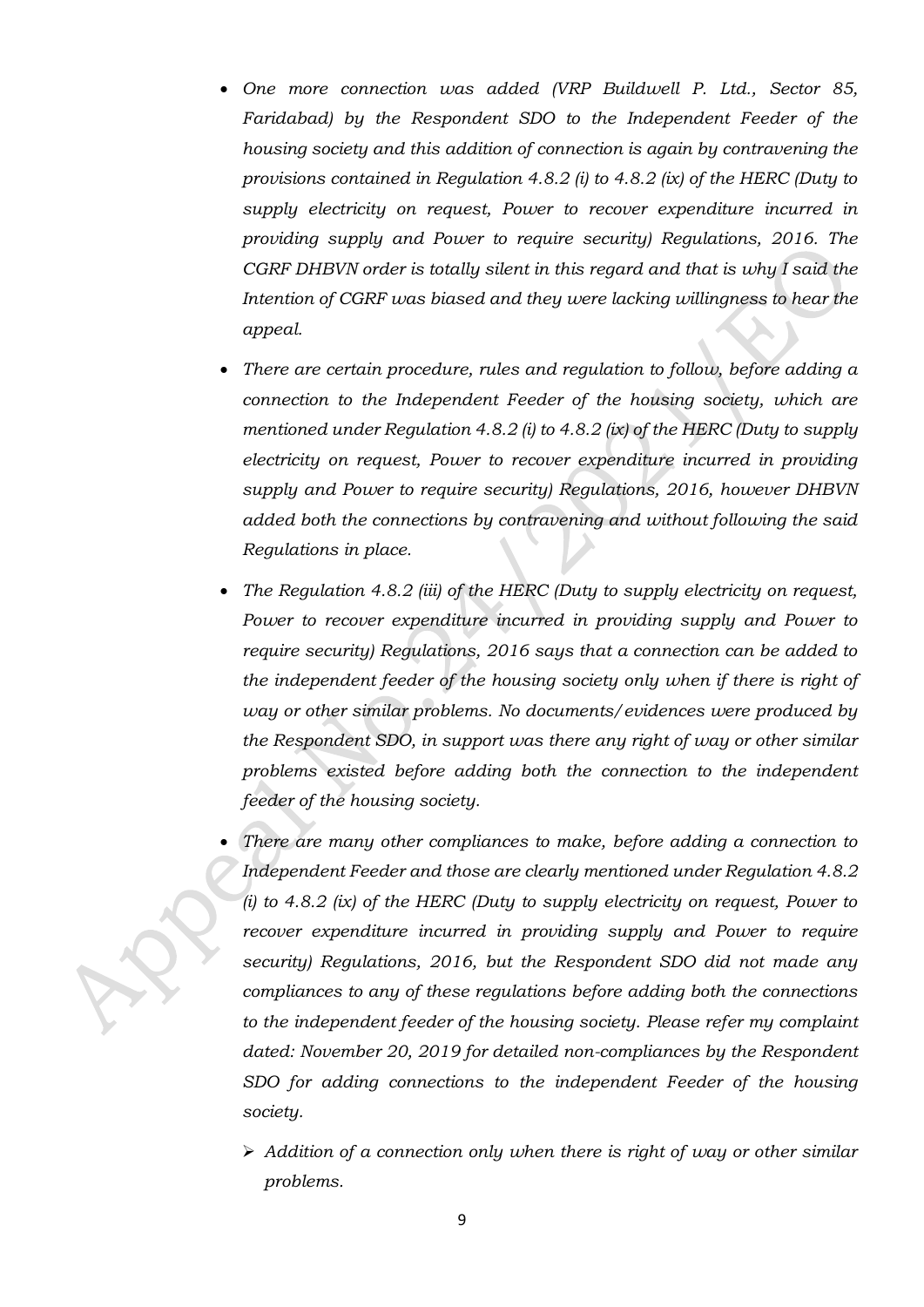- ➢ *Billing to be done as per meter installed at consumer premises.*
- ➢ *Reading to take place simultaneously at sub-station and at consumer premises.*
- ➢ *Ceiling of 250 ampere load to be maintain on 11kv feeder*
- ➢ *Consent of consumer if feeder is utilized more than 70% of its rated capacity.*
- ➢ *Adjustment of differential cost to the original consumer.*
- ➢ *No apportionment of feeder loss*
- ➢ *Credit of shared cost of original cost of common portion of Independent Feeder.*
- ➢ *Misuse by DHBVN to be dealt strictly under the provisions of the Electricity Act.*
- *Regulation 4.8.2 (ix) of the HERC (Duty to supply electricity on request, Power to recover expenditure incurred in providing supply and Power to require security) Regulations, 2016, says that In case an independent feeder has been laid on common poles/structures or otherwise and any case of misuse for abstraction of power or unauthorized use of the independent feeder for connecting any other load by the line staff is noted, the same shall be dealt under Section 142 of the Electricity Act for action against the defaulting employee/person not withstanding any actions, that may be taken against such employee/person under Section 138 of the Electricity Act by the appropriate authority. Regulation 4.8.2 (ix) further says that in case the connivance of the consumer is proved, the issue will be dealt under Section 135 of the Electricity Act for dishonestly using electricity for the purpose other than for which the usage of electricity was authorized. Since, the second connection was added by DHBVN without following the provisions of the Regulation 4.8.2 of the Haryana Electricity Regulatory Commission (Duty to supply electricity on request, Power to recover expenditure incurred in providing supply and Power to require security) Regulations, 2016, is DHBVN not liable to get prosecuted under the provisions of section 135 and section 138 and section 142 of the Electricity Act, 2003.*
- *I would Like Electricity Ombudsman to pass an order of compliances of Regulations 4.8.2 (i) to 4.8.2 (ix) of the HERC (Duty to supply electricity on request, Power to recover expenditure incurred in providing supply and*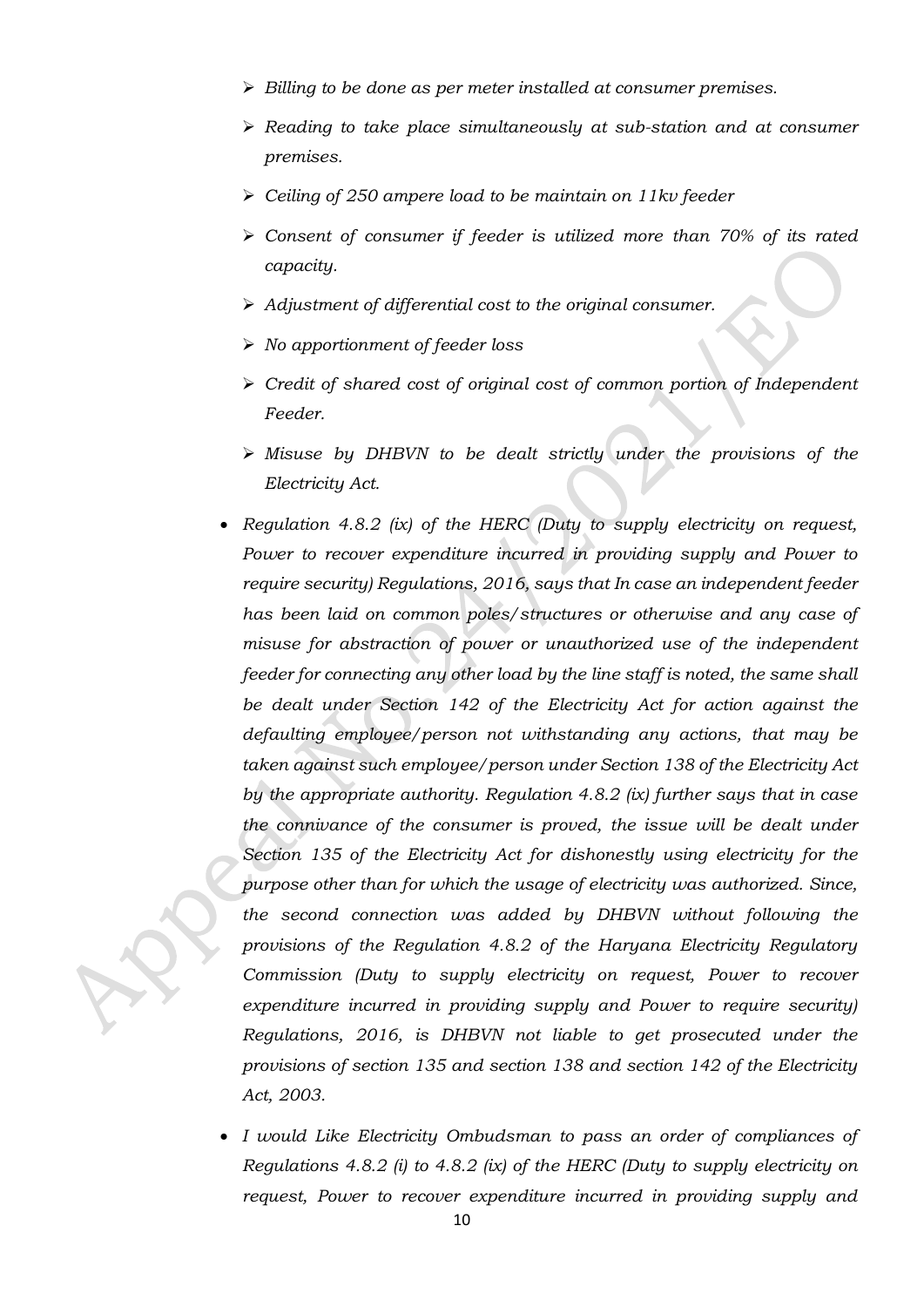*Power to require security) Regulations, 2016 and an order for Immediate removal of both the connection from the Independent Feeder of the Housing society and whoever has added both the connection should not be left spared and should be levied with hefty penalty and interest in terms of Regulation 4.8.2 (ix) of the HERC (Duty to supply electricity on request, Power to recover expenditure incurred in providing supply and Power to require security) Regulations, 2016 so that such person does not do such activity again.*

## *(e) No apportionment of feeder loss for the Independent Feeder of the Society.*

- *There has been no apportionment of feeder loss for the Independent Feeder of the housing society. The billing continue to be done as per reading taken at power house/sub-station ever since energization took place, however there should be apportionment of feeder loss as well while taking reading at power house in terms of Regulation 4.8.2 (v) of the HERC (Duty to supply electricity on request, Power to recover expenditure incurred in providing supply and Power to require security) Regulations, 2016 and till date there is no such apportionment of feeder loss since energization of feeder in June/July 2014.*
- *How come where there is more than once connection added to an Independent Feeder, the feeder loss is allowed, but when there is only one connection, no feeder loss is allowed. This is not the intention of the Regulation in place and feeder loss shall be provided whether or not there is single connection or more than single connection added to an Independent Feeder.*
- *I would Like Electricity Ombudsman to pass an order for passing of Feeder Loss, since the energization of Independent Feeder from June/July 2014.*

*(f) Non-applicability of Meter Service Rent and refund of the same incorrectly charged till date.*

- *The CGRF DHBVN failed to give an order/direction in respect of this grievance, so requesting Electricity Ombudsman to address and redress this grievance.*
- *Neither the charges have stopped, nor the refund has been given collected erroneously till date in the name of meter service rent.*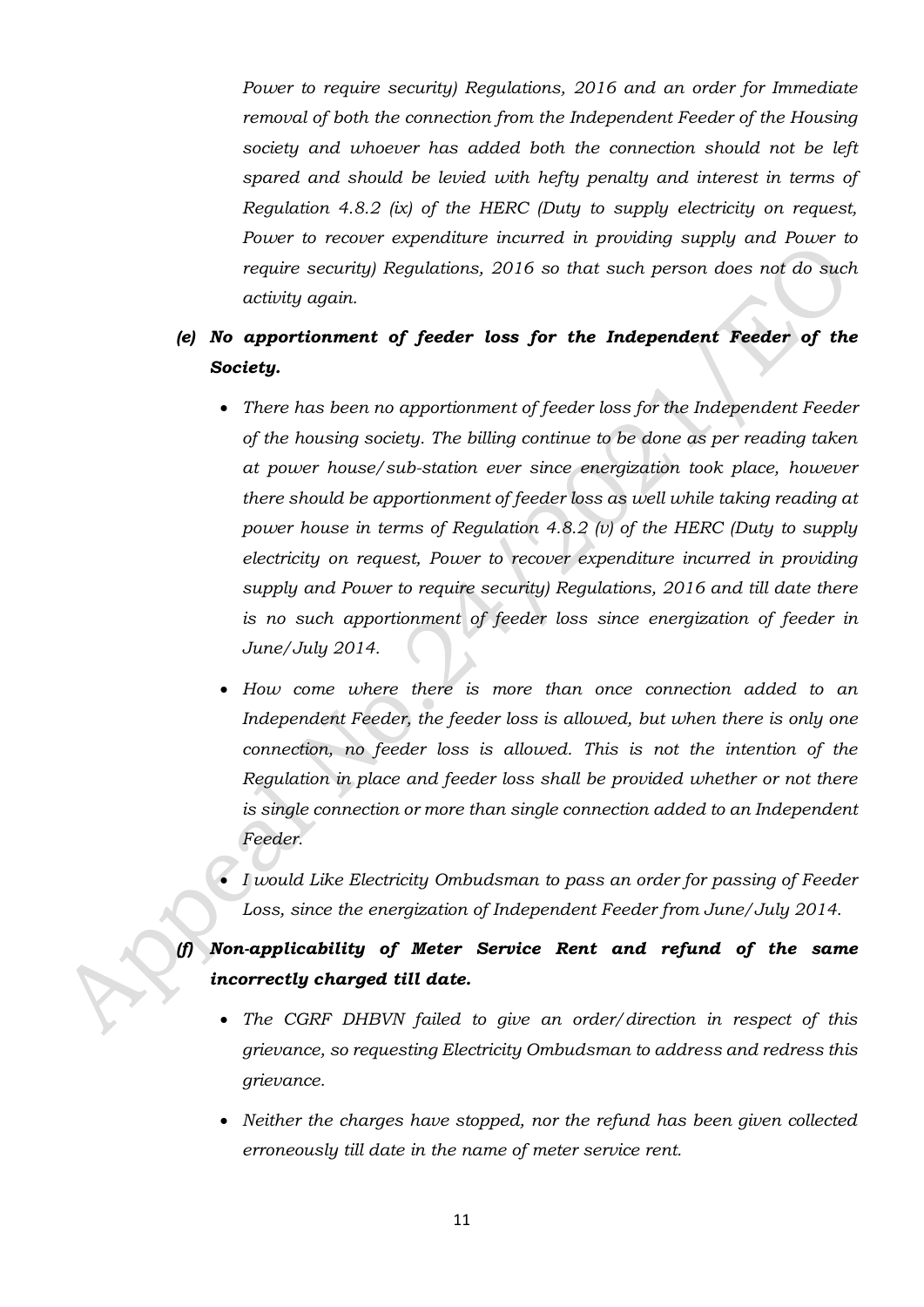• *The Regulation 4.8.2 (i) of the HERC (Duty to supply electricity on request, Power to recover expenditure incurred in providing supply and Power to require security) Regulations, 2016 says that "In case the applicant requests for supply of electricity through an independent feeder and the same is technically feasible as per Regulation 3.11, the charges of controlling equipment including Circuit Breaker, Bay (if to be erected), CTs & PTs, Isolators, Line and Earth switch, Meter required at the feeding sub-station, Electric Line up to the consumer end and the meter at consumer end shall be borne by the applicant.* 

*Therefore, it is clear from Regulation 4.8.2 (i) as supra that the cost for all the meter/metering requirement shall be borne by the consumer, if the supply is through independent feeder. So, what is this H.T tri vector meter, for which Respondent SDO is charging meter service charge of Rs. 1,000 per month, when cost of the same is already borne by the consumer?*

*Also, no reasons provided by SDO that why the licensee has installed the meter and not the consumer?*

- *Further the charging section of monthly meter service charge says that it shall be levied only when if the meter has been supplied by the licensee and also that the meter is installed inside the consumer premises or on pole outside the consumer premises. So, neither the meter is installed inside the consumer premises nor on the pole outside the consumer premises. As per SDO it is installed at Power House and accordingly no meter service rent is applicable and payable.*
- *(g) No cost and compensation were awarded to me for filing complaints and spending time and money on attending hearings.*
	- *The CGRF DHBVN did not awarded any cost and compensation to me for my time and money spent on filing the complaints and attending hearing. Had DHVBN followed the Rules and Regulations in place, I would have not needed to spend time and money on the complaints and hearings in terms of Regulations 2.42 of the HERC (Forum and Ombudsman) Regulations, 2020.*
	- *No reasons were provided by the CGRF DHBVN that why DHBVN was not penalized to pay cost and compensation to me in terms of Regulations 2.42 of the HERC (Forum and Ombudsman) Regulations, 2020, when it was part of my grievances of complaints filed.*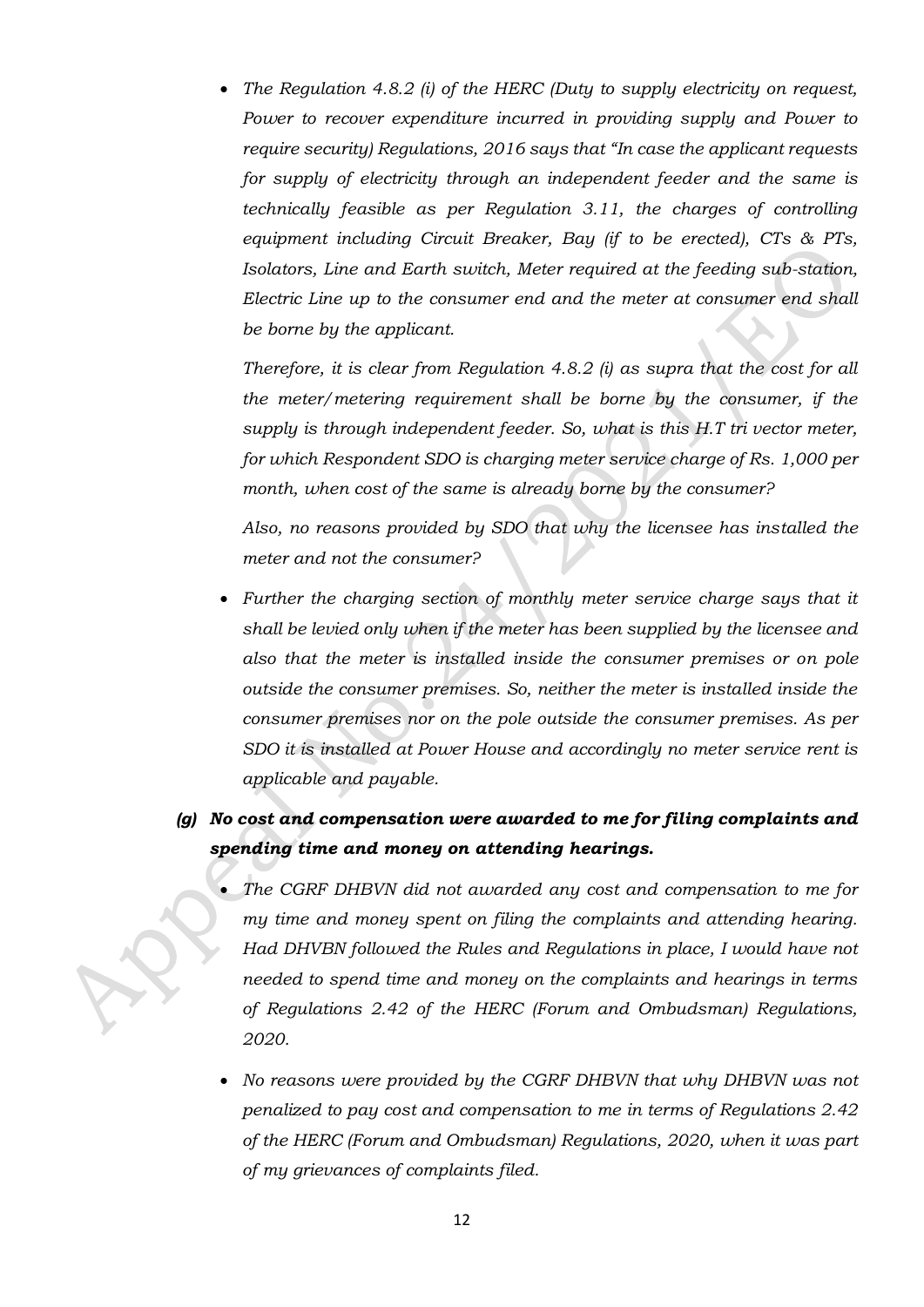## *(h) No Order in respect of Call Center of DHBVN for consumer on Single Point Supply*

- *The call center of DHBVN if of no use because such call center has not been set up and design to deal with and to address and redress the grievance of supply of electricity through Independent Feeder and also the supply of electricity is through Single Point Supply.*
- *The CGRF DHBVN did not gave any order for this grievance so requesting Electricity Ombudsman to address and redress this grievance.*
- *(i) No Order and no Penalty levied on Power House staff and XEN Grater Faridabad for blocking my mobile number on their respective phone number.*
	- *How can Power House personnel and XEN Greater Faridabad block my number when the phone number provided by the Licensee and is for general public to contact. They misused it and for that, they need to be penalized so that they don't do it again in future. Also, pass an order to both of them to immediately unblock my number and confirm the same to me.*
	- *The CGRF DHBVN did not gave any order for this grievance so requesting Electricity Ombudsman to address and redress this grievance.*

# *Prayer and Relief Sought from the Electricity Ombudsman*

- ➢ *The representation, in its present form, may kindly be taken on record.*
- ➢ *Condone any inadvertent omissions/shortcomings and permit the Complainant to add/change/modify/alter and make further submissions as may be required at a future date.*
- ➢ *To set aside the order dated 08.03.2021 passed by CGRF DHBVN in case no 3067/2020 and declared the same as null and void.*
- ➢ *To pass an order in case no 3195/2020, for which CGRF DHBVN was failed to pass an Order within timelines of 45 days as prescribed under Regulation 2.39 of the HERC (Forum and Ombudsman) Regulations, 2020.*
- ➢ *To review and examine the matters for redressal as brought in through this representation and as discussed above in foregoing paragraphs and take appropriate action in accordance with the provisions of the Regulation of the Haryana Electricity Regulatory Commission (Forum and Ombudsman)*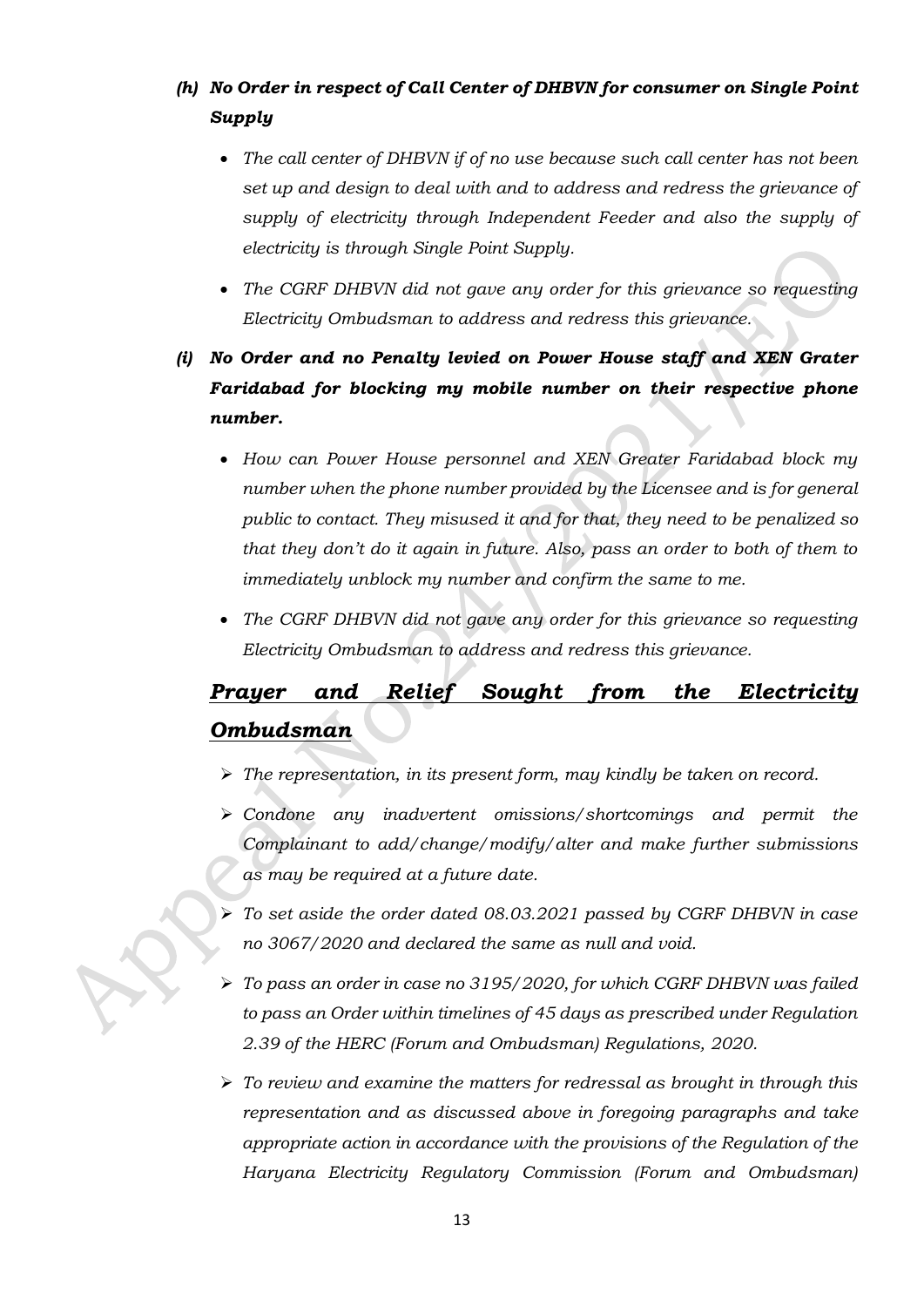*Regulations, 2020 including payment of compensation in accordance with Regulation 9 of the "Haryana Electricity Regulatory Commission (Standards of Performance of Distribution Licensees and Determination of Compensation) Regulations, 2020".*

- ➢ *To award cost to me for the time and money spent by me on it.*
- ➢ *Pass any such other order/s and/or direction/s, which the Electricity Ombudsman may deem fit and proper in the facts and circumstances of the case.*
- 2. The appeal was registered on 06.07.2021 as an appeal No. 24/2021 and accordingly, notice of motion to the Appellant and the Respondents was issued on 07.07.2021 for hearing the matter on 20.07.2021.
- 3. The hearing was held on 20.07.2021, as scheduled. During the hearing, the Appellant and the Respondent SDO were present via video conferencing. The Respondent SDO submitted that he would require some time to submit the point wise reply of the Appeal. Accordingly, the matter was adjourned to 02.08.2021, with direction to the Respondent SDO to ensure that the copy of his reply be received to the Appellant within ten days.
- 4. The Hearing was held again on 02.08.2021, as scheduled. During the hearing, the Appellant and the representative of the Respondent SDO were present via video conferencing. The representative of the Respondent SDO submitted that the SDO was busy in the hospital as one of the employees of their office got injured in accident, and requested some time to submit the reply of the Appeal. Accordingly, the matter was adjourned to 16.08.2021.
- 5. The Hearing was held on 16.08.2021, as scheduled. During the hearing, both parties were present via video conferencing. The counsel for the Respondents submitted that he had received engagement letter two days before and could not prepare reply in short span of time and requests some time to submit the point wise reply of the Appeal. Accordingly, the matter was adjourned for hearing on dated 02.09.2021 with direction to the Respondent SDO to ensure that the copy of his reply be received to the Appellant within ten days.
- 6. The Respondent SDO, (OP) DHBVN, Sub Division, Kheri Kalan, Faridabad vide email dated 30.08.2021has submitted as under: -
	- *6.1 That the appeal filed by the appellant is nothing but a blatant abuse of the process of law and same has been filed with ulterior motives to harass .and humiliate the respondent. The appellant has put bare allegations on the respondent department without any evidence. As appellant could not produce the list of breakdowns in the hearings of CGRF and he accepted before the learned CGRF that his complaint was on the basis of his general observations. (Last para of page 4 of CGRF order).*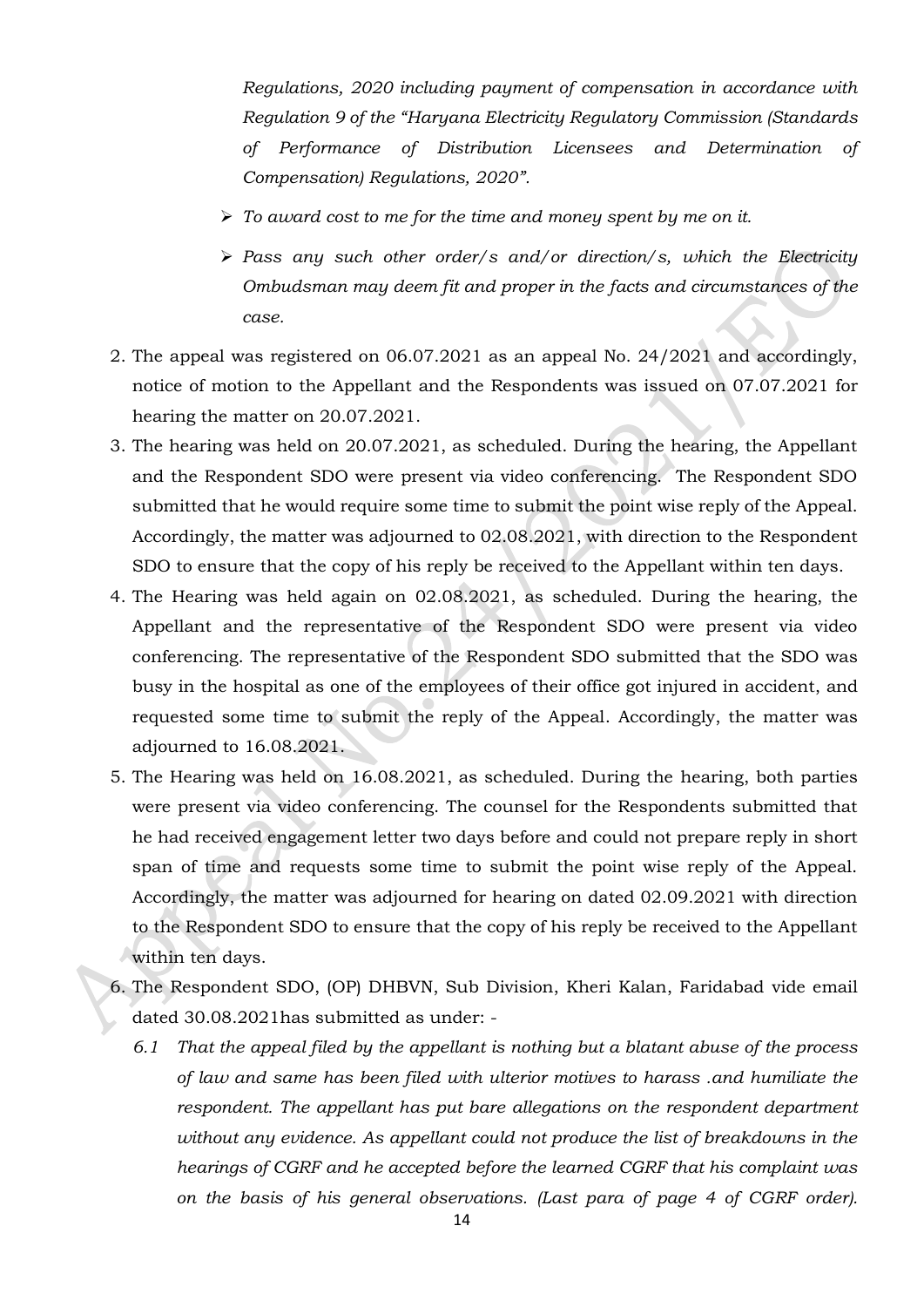*Whereas the respondent SDO has submitted the list of breakdowns. It is well settled*  law that the complainant has to prove his complaint by producing the relevant *evidence. The complainant has not given any evidence regarding his complaints and has not proved anything in his complaint dated 20-11-2019, complaint dated. 07- 09-2020, complaint dated 01-10-2020, and further Rejoinder dated 01-09-2020, Rejoinder dated 03-10¬2020, Rejoinder dated 13-12-2020, Submission dated 16- 02-2021 and Appeal dated 19-07-2021. So, the appeal is not maintainable in the eyes of law and same is liable to be summarily dismissed.* 

*6.2 That the appellant has not come to the Ld. Commission with clean hands and he is not entitled to any relief from this Hon'ble Commission. The appellant is devoid of true and correct facts and has concocted false stories just to. get favorable orders from this Commission. As he has admitted before the Ld. CGRF that he has no proof of any expenditure having been incurred by him or by his society on the maintenance of their supply feeder (Para 2 of page 5 of CGRF order). The onus to prove his claim*  lies upon the complainant. So, there is no merit in any of the issues raised by him in *his complaint.*

## *Para wise reply*

- ➢ *That the contents of para no. 1 of Appeal are a matter of record and needs. no reply.*
- ➢ *That the content of para no. 2 is a matter of record.*
- ➢ *That the contents of para no. 3 are matter of record. However, it is submitted that all three complaints have been filed by the complainant without having locus standi and only to harass and humiliate the respondent without any reason.*
- ➢ *That the contents of para no. 4 along with sub paras of the appeal are wrong and incorrect, hence denied.*

## *Reply of Sub Paras:*

That the contents are given in this sub para (i) are wrong and denied. The duration of power outages (in hours) to the housing society due to faults, break down, fuse. off, no supply of power etc. which is mentioned by the Appellant/ Complainant in his 3 complaints are not correct. However, it is submitted that the details of break down period, and the same had been rectified within the specified period as prescribed in Haryana Electricity Regulatory Commission (Standards 'of Performance for the Distribution Licensee) Regulations 2004, has been mentioned in para 6 of page 4, 5 &6 of Reply to Rejoinder (Dt, 13-12-202O)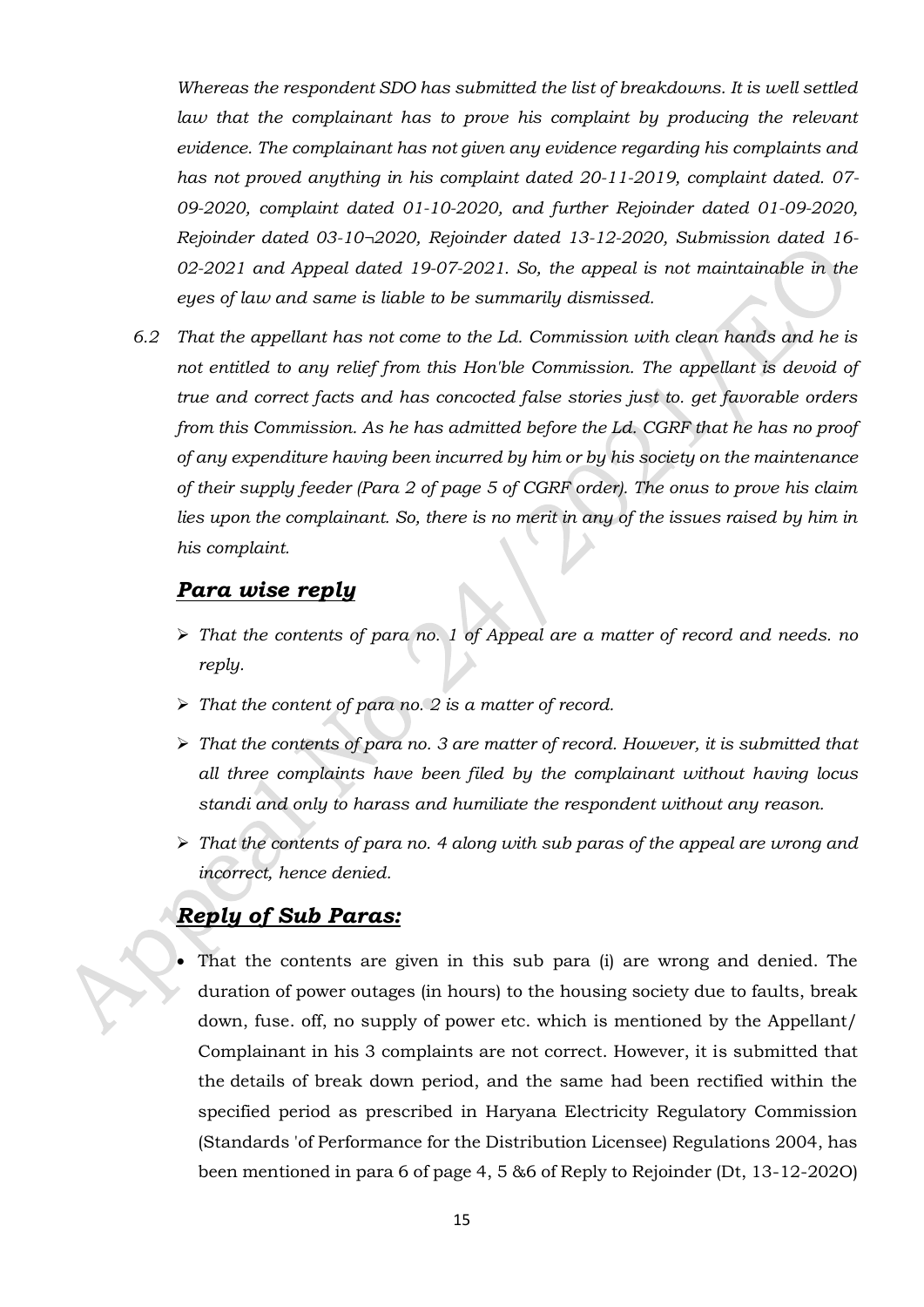before the Chairperson, Consumer Grievances Redressal Forum, DHBVN, Hissar.

- That the contents of sub para (ii) is denied that faults, break down, fuse off, no supply of power etc. were attended by the housing society maintenance staff. However, it is submitted that the sub division staff is maintaining the line and all the, breakdowns and complaints are being got attended by the sub divisional staff.
- That the contents of sub para (iii) are wrong and denied. The respondent department has got replaced the faulty AB cable and under Ground XLPE cable on 11 KV SPR feeder which used to cause the breakdown and was in very bad condition. This proves that Nigam has taken over· the maintenance and is complying with all the instructions and regulations of HERC. All the permits and supervision are being done by the sub division staff. Hence, there is no question to pay any amount as alleged by the appellant/complainant.
- That the contents of sub para (iv) is denied. When the sub division staff is maintaining the. line and all the breakdowns and complaints are being got attended and rectified by the sub division staff. Hence, there is no question to pay any compensation/penalty, as alleged by the appellant/complainant. And it is also submitted that such break down have been rectified/removed as early as possible within the prescribed period under the schedule of the HERC (Standards of Performance for" the Distribution Licensee) Regulations,2004.
- That the contents of sub para (v) are also wrong and denied. It is submitted that one no. of connection of M/s VRP Buildtech Pvt. Ltd., sector-8S, Faridabad has been connected with this feeder due to ROW (Right of way) as per "Regulation 4.8.2 (iii) of the HERC (Duty to supply electricity on request, power to recover expenditure incurred in providing supply and power to require security) Regulations 2016." It is further denied that the said electricity connection has been released in contravention' of 4.8.2(i) & 4.8.2(ix) of said regulation.
- That the billing of this consumer is being done as per the meter reading.
- That the contents of sub para (vii) are wrong and denied. The call center of DHBVN are functioning smoothly and are providing services accordingly as per procedure laid down. The allegation of the appellant/complainant is false and baseless. Hence/ it is denied that the call center of DHBVN is of no use.
- That the contents of sub para (viii) are also wrong and denied. The allegation of the appellant/complainant is false and baseless.
- That sub para (ix) is replied in this way that the H.T. Tri vector meter has been installed for the consumer electricity connection hence} as per Part B(l) of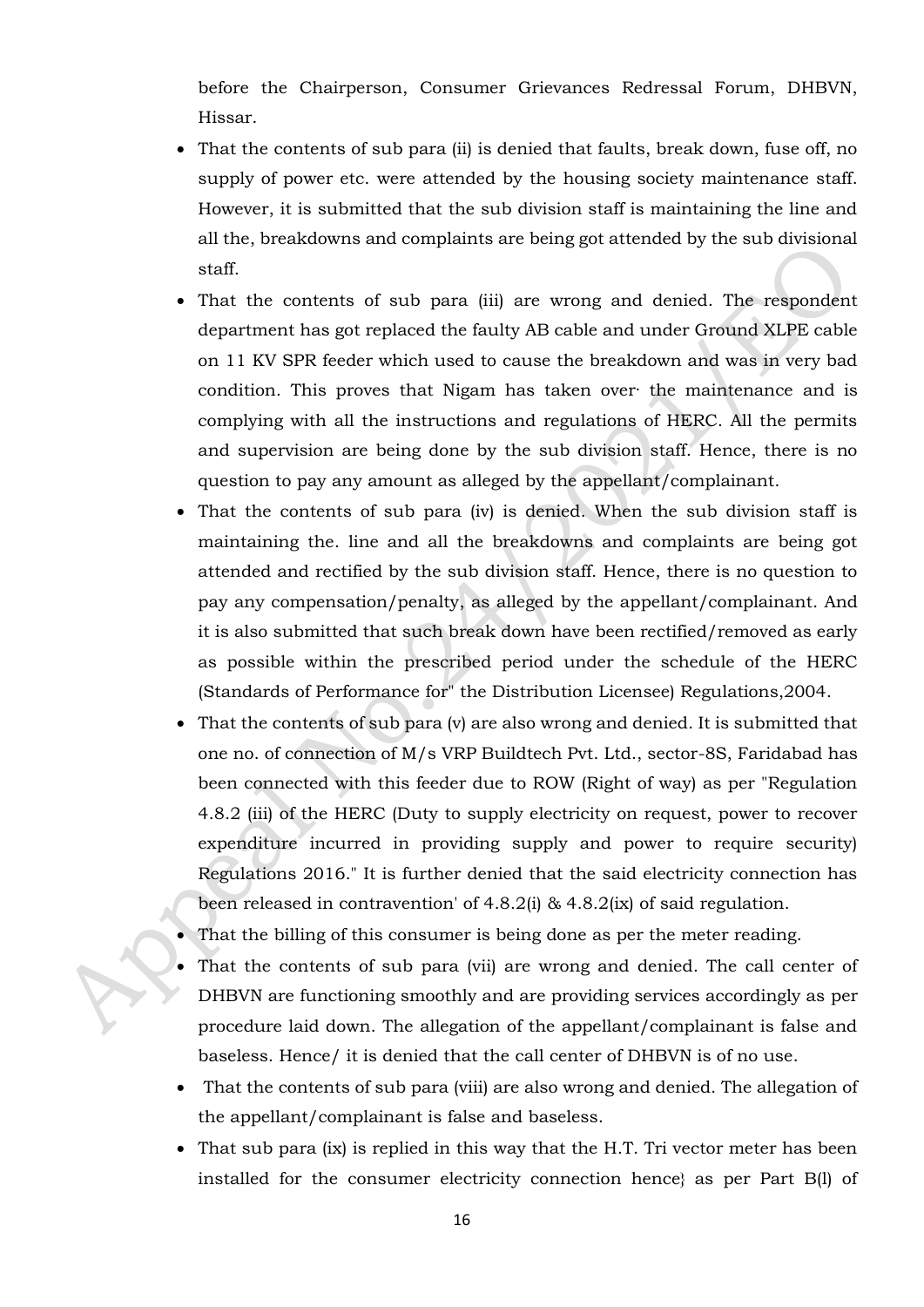schedule of General and Miscellaneous charges as approved by the Hon'ble SE/Commercial DHBVN Hissar vide Sales Circular No. D-27/2019/ Rs. 1000/ are being charged per month. As per said circular/ the charges will remain continue till the meter is installed at the site of the consumer.

- That sub para (x) is denied. However, it is submitted that all three complaints have been filed by the appellant/complainant without having locus standi 'and only to harass and humiliate the respondent without any reason. So, levy of penalty and interest should be on the appellant/complainant for filing false and baseless complaints.
- That the contents of para no. 5 are correct that all' three complaints filed by the appellant/complainant are of similar nature.
- That the contents of para no. 6 are wrong and denied.
- That the contents of para no. 7 are wrong and denied.
- That the' contents of para no. 8 along with sub para of the appeal are wrong and incorrect.

## **Reply of sub paras: -**

- That the contents of sub para (i) are wrong and incorrect. hence it is denied.
- That the contents of sub para (ii) are wrong and denied.
- That the contents of sub para (iii) are wrong and denied. However, it is submitted that the appellant/complainant wasted the precious time of Hon'ble Commission and department (DHBVN) by filed the false and baseless complaints. And further it is submitted that Hon'ble CGRF has fulfilled its duty and responsibility.
- That the contents of sub para (iv) are totally wrong and denied. The Learned Forum applied its mind with open eyes while adjudicating the complaints 'and reply submitted before him by both the parties and they have not traveled beyond their jurisdiction and evidence recorded before them. Thus, the decision of CGRF DHBVN in case no. 3067/2020 and in case' no. 3195/2020 is lawful and valid.
- That the contents of sub para (v) is denied being wrong and incorrect.
- That the contents of sub para (vi) is denied being wrong and incorrect.
- That the contents of sub para (vii) are totally Wrong, hence denied.
- That the contents of sub para (viii) are baseless and wrong, hence it is denied.
- That the contents of sub para (ix) is denied being wrong and incorrect.
- That the contents of sub para (x) is denied being wrong and incorrect. The Learned Forum does not have any personal interest in the respondent. Furthermore, this issue was never agitated before the Forum.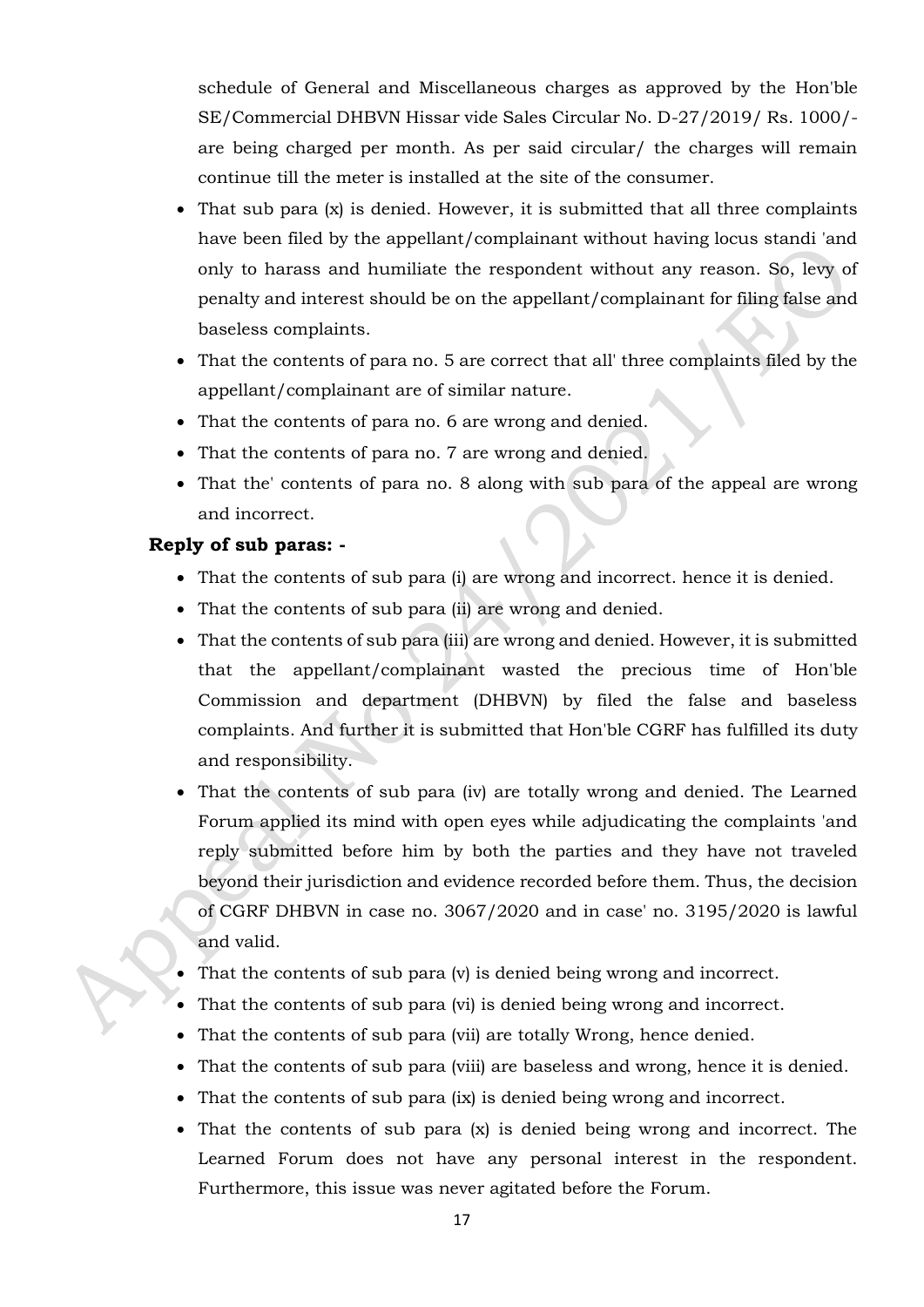- That the contents of sub para (xi) is denied being wrong and incorrect. '
- That the contents of sub para (xii) is denied.
- That the contents of sub para (xiii) is denied.
- That the contents of para 9 are wrong and incorrect, hence it is denied. The, order of CGRF-DHBVN dated 08-03-2021 is according to various Regulations of HERC and it may not be set aside.
- That the contents of para 10 is denied.
- That the contents of para 11 is a matter of record.
- That the contents of para 12 is a matter of record.
- That the contents of para 13 is a matter of record.
- That the contents of para no. 14 are correct to' the extent that order of the CGRF dated 08-03-2021 is attached as Annexure'-4 but rest of the contents are denied that it is an impugned order.
- That the contents of para no. 15 are matter of record.
- That the contents of para no. 16 are matter of record.
- That the contents of para no. 17 are matter of record.
- That the contents of para no. 18 are matter of record.
- That the contents of para no. 19 are matter of record.

#### **Reply of Grounds of the Representation: -**

- $\triangleright$  That the contents of para no. 1 and sub paras (i) to (v) are totally wrong and baseless, hence' it is denied because it is the duty of complainant to produce evidence not the respondent. However, it is submitted that "It is well settled law that the complainant has to prove his claim/ or the complainant has to stand on his own legs", The onus to prove his claim lies upon the complainant.
- $\triangleright$  That the contents of para no. 2 and sub paras (i) to (v) are wrong and denied. However, it is submitted that all the breakdowns have been attended by the officials of the respondent as per the standards of performance then there is no question to make the payment to the said society.
- $\triangleright$  (i) to (v) In reply to the contents of these sub paras, it is submitted that the rural and Urban areas have already been specified by the Municipal Corporations, Municipalities, Urban Development authorities, Cantonment Authorities, Industrial Estate and Townships and Haryana Government. According, the Imperial Estate Society is situated outside the Urban areas as well as Municipal area. Moreover, it is also evident that the appellant/complainant himself sought the information under RTI Act regarding this matter and furnished the same to the office of respondent. The contents of Single Point Supply Regulation 2020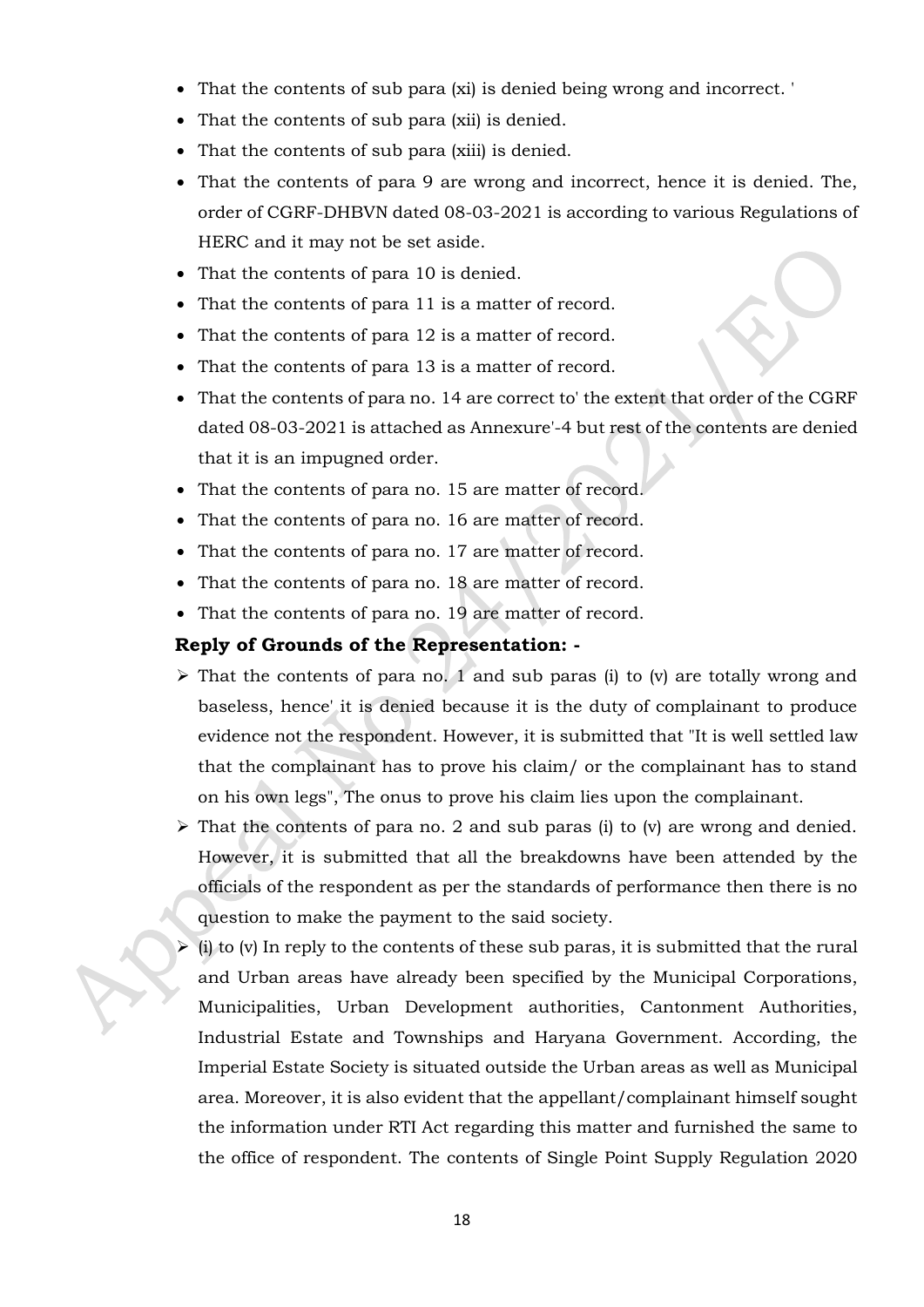are not disputed. However, the Urban area and Urban Supply are two different concepts. The society is lying outside the limits of Urban area.

- $\triangleright$  That the contents of para no. 3 along with sub para (i) to (iii) is denied being wrong and incorrect. The contents of this para are repeated one. However, 'the reply of the same has already been given in the reply of sub para (iii) of para no. 4 of appeal which be read as part and parcel to the reply of this para of grounds of representation.
- $\triangleright$  That the contents of para no. 4 along with sub para (i) to (viii) is denied being wrong and incorrect. The contents of this para are repeated one. However, the reply of the same has already been given in the reply of sub para (v) of para no. 4 of appeal which be read as part and parcel to the, reply of this para of grounds of representation.
- $\triangleright$  That the billing of this consumer is being done as per the meter reading. That the contents of prayer clause are wrong and incorrect hence not admitted. It is, therefore, prayed that the appeal of the appellant may kindly be dismissed with cost. Any other relief to which this Hon'ble Commission deems just and proper may also be an awarded in the interest of justice.
- 7. Hearing was held on 02.09.2021 through video conferencing in the presence of both parties. The appellant argued reiterating points raised in his appeal that the maintenance of feeder in case of power outage due to various reasons, has been carried out by the maintenance staff of the society whereas it was the duty of the respondent Nigam as per the Regulations. DHBVN didn't pay/reimburse the cost/expenses incurred by the society for the purpose. Two connections have also been released on their independent feeder.

Per contra the counsel for respondents submitted that all the outages of the feeder have been attended by the respondent Nigam within time lines stipulated in HERC Regulations. All the maintenance work has also been carried out by the staff of the Nigam. The counsel also submitted that none other than the Licensee (DHBVN) is authorized to work on the feeder and to take PTW on it from the substation from where feeder is emanating. Since all the maintenance work has been carried out by DHBVN, then question of re-imbursement does not arise. one additional connection of M/s VRP Buildtech Pvt. Ltd. has been released on the Independent feeder due to ROW as per Regulation 4.8.2 (iii) of the HERC (Duty to supply electricity on request) Regulations, 2016 without contravention of any regulations.

Further, the counsel for the respondents enquired the appellant whether he has documentary proof of expenditure incurred by the Society for the maintenance of the feeder, he replied that he did not have any proof for that.